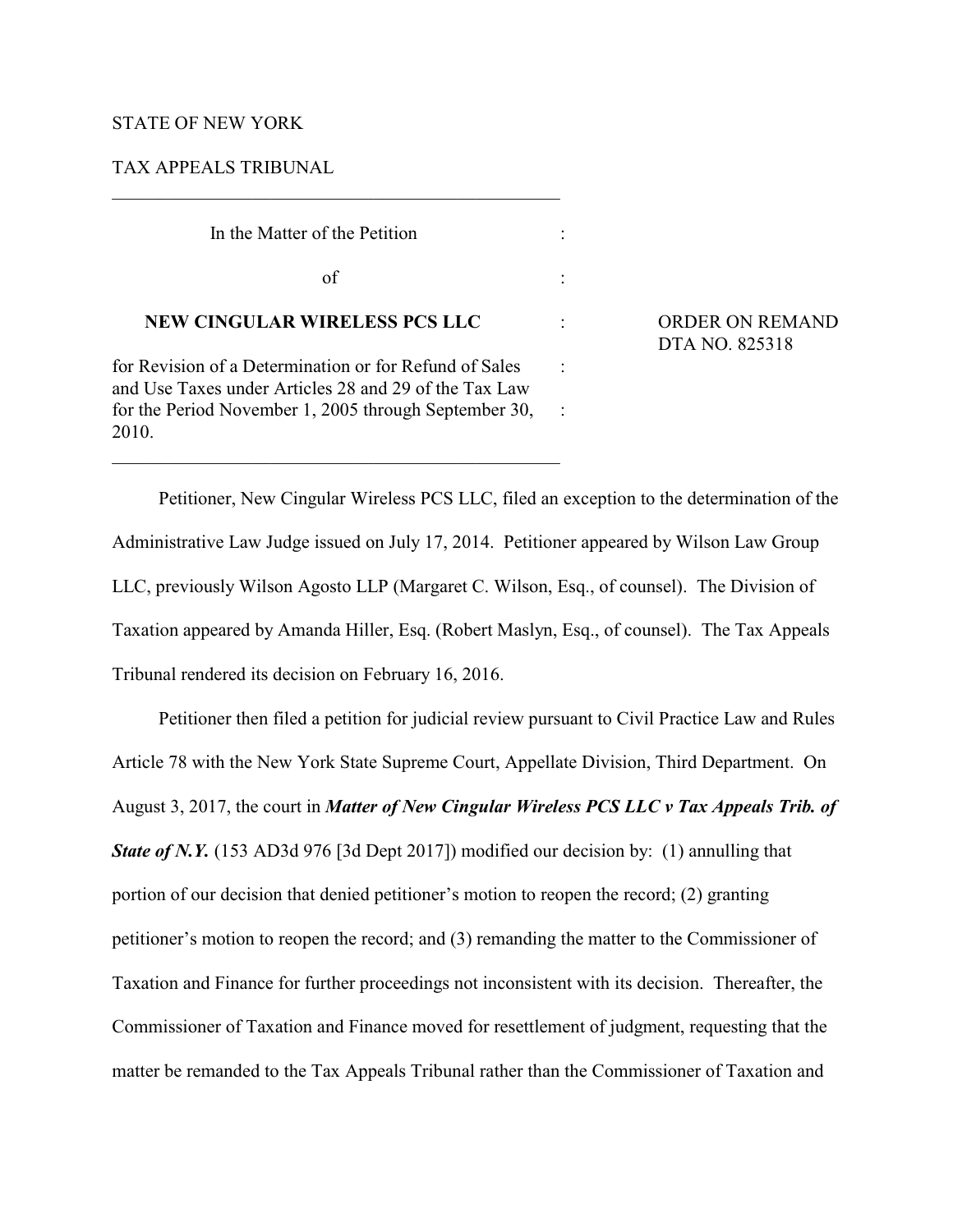Finance. By decision and order on motion decided and entered on December 1, 2017 (resettlement order), the Court granted such motion.

We begin by: (1) reversing the order of Administrative Law Judge issued on December 4, 2014 denying petitioner's motion to reopen the record; (2) granting petitioner's motion to reopen the record; and (3) admitting into evidence in this matter the affidavit of Damien Daley, Assistant Vice President, U.S. Bank National Association (U.S. Bank) regarding an escrow agreement between U.S. Bank and petitioner and the funding of the escrow by petitioner (the Escrow Funding Affidavit).

Next, we address the finding of the court that additional administrative proceedings are necessary for the reason that:

"having upheld the denial of petitioner's motion to reopen the record, the Tribunal never reached the overarching question of whether petitioner's funding of the prerefund escrow account in compliance with the terms of the global settlement agreement and the ensuing clarifying agreement indeed would constitute repayment of the improperly collected taxes within the meaning of Tax Law § 1139 (a)" (*Matter of New Cingular Wireless PCS LLC v Tax Appeals Trib. of State of N.Y.* at 980).

The Administrative Law Judge also did not reach this question. In consonance with our twostage tax appeals process, this matter is remanded to the Administrative Law Judge for consideration of the issue of whether petitioner's funding of the pre-refund escrow account constitutes repayment to petitioner's customers as required by Tax Law § 1139 (a) (*Matter of United States Life Ins. Co.*, Tax Appeals Tribunal, March 24, 1994 ["The fullest possible development of an issue occurs in our two-stage hearing/exception process when the Administrative Law Judge renders a determination on an issue stating a complete rationale for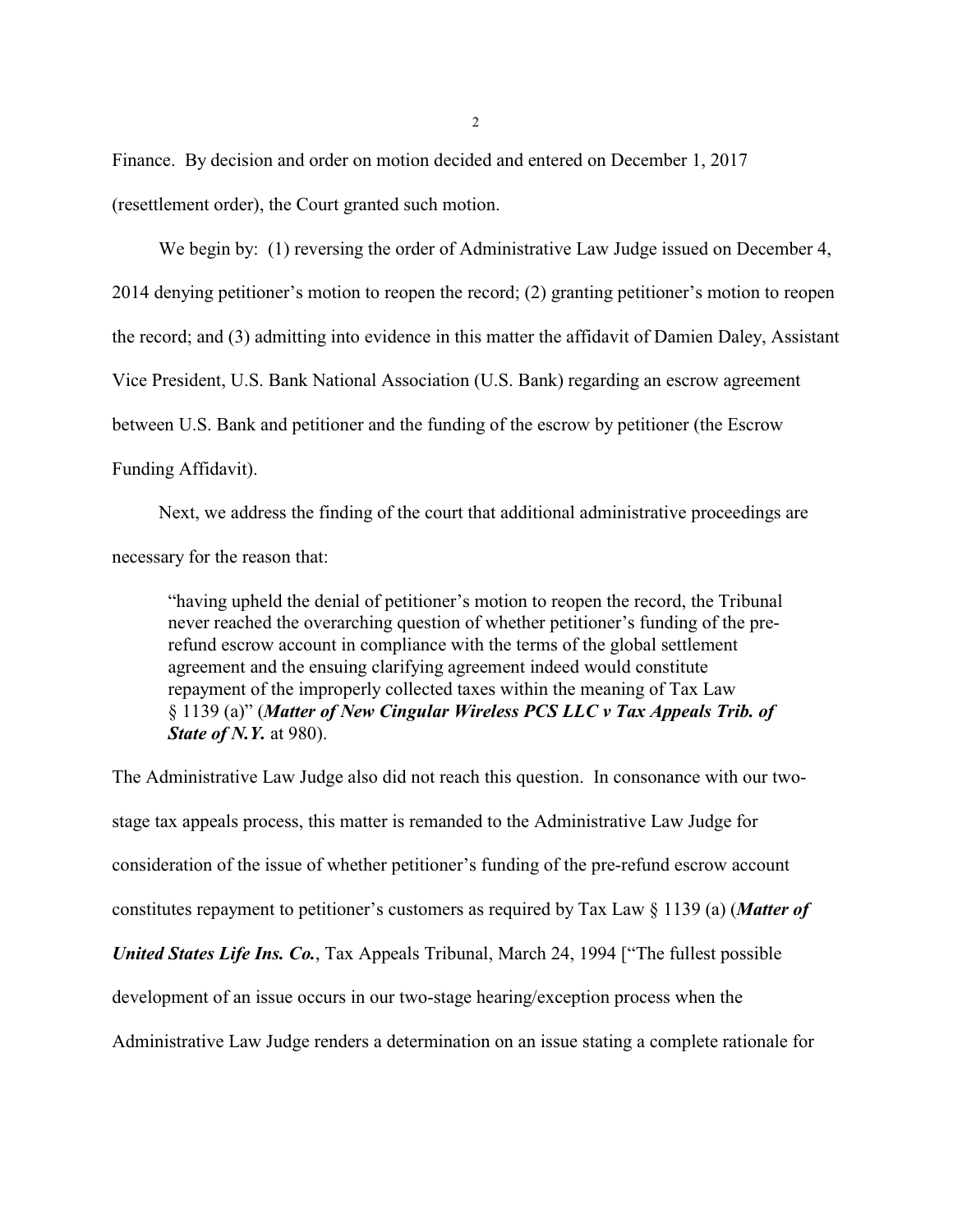the conclusion and the litigants debate the correctness of the Administrative Law Judge's rationale and conclusion on exception"].

Had the original determination of the Administrative Law Judge been made after a hearing or submission instead of in response to the Division of Taxation's (Division's) motion for summary determination, this matter would have been remanded to the Administrative Law Judge for a supplemental determination on the above legal question only. However, in this case, the original determination of the Administrative Law Judge granted the Division's motion for summary determination based upon the legal conclusion that petitioner had not made any repayment to its customers of the tax erroneously collected. In so doing, the Administrative Law Judge necessarily determined that there were no material or triable issues of fact (20 NYCRR 3000.9 [b] [1]). We find that the admission into evidence of the Escrow Funding Affidavit raises material and triable issues of fact. At the very least, remaining at issue is the accuracy of the amount of the refund claim. We note that comments on remand received from both parties support this conclusion.<sup>1</sup> The Division specifically states that "the amount of the refund claim has not been, and is not resolved or determined" (Division's comments on remand). Petitioner argues, based upon facts not in the record regarding a similar refund claim, that "[T]here is no reason why the Department should not be able to similarly stipulate to the correct dollar amount of the sales tax refund claim" (Petitioner's comments on remand, p 1). By asserting that the Division should stipulate to the amount of the refund claim, petitioner is in effect acquiescing to the conclusion reached herein that the amount of the refund claim is still in issue.

3

 $1$  Because of the absence of any discussion of the issue of the accuracy of the refund claim in either the decision in *Matter of New Cingular Wireless PCS LLC v Tax Appeals Trib. of State of N.Y.*, or the resettlement order, the Tribunal requested comments from the parties as to whether this issue should also be the subject of the remand.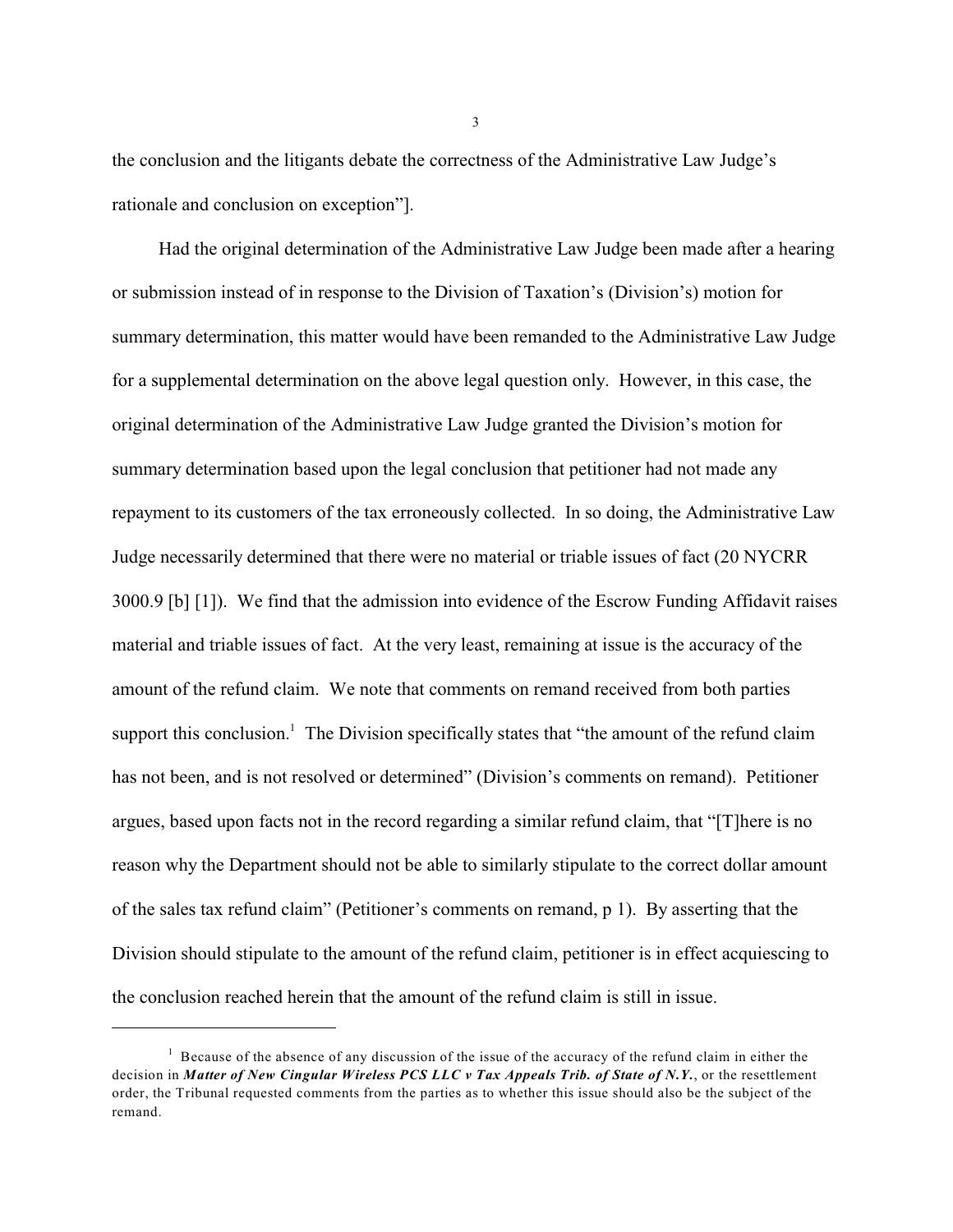Accordingly, we hereby nullify the determination of the Administrative Law Judge issued

on July 17, 2014, deny the Division's motion for summary determination and order that this

matter be scheduled for hearing.

We are fully cognizant of the additional time a hearing on remand will add to the time it takes to reach an ultimate decision in this case, a process that has already taken far too long. The court recognized this issue when it held:

"While resolution of that issue awaits further administrative proceedings, we acknowledge that the Division - consistent with the terms of the statute and its accompanying regulations - indeed may adopt a mechanism and process for evaluating and resolving refund claims such as the one advanced by petitioner. To our thinking, however, it would be inconsistent with both the statutory purpose and the underlying public policy considerations, i.e., avoiding unjust enrichment and ensuring that petitioner's customers are in fact made whole, for that process to be implemented in a manner that resulted in either a windfall to the Division or further (and unnecessary) delay in tendering the long overdue refund to which petitioner's 2,100,027 customers are entitled" (*Matter of New Cingular Wireless PCS LLC v Tax Appeals Trib. of State of N.Y.* at 980-81).

However, as recognized by the court, further administrative proceedings are necessary and

we cannot allow such proceedings to be based upon the granting of the Division's motion for

summary determination when the admission into the record of additional evidence raises material

and triable issues of fact (20 NYCRR 3000.9 [b] [1]).

Accordingly, it is ORDERED, ADJUDGED and DECREED that:

1. The order of Administrative Law Judge issued on December 4, 2014 denying

petitioner's motion to reopen the record is reversed; petitioner's motion to reopen the record

is granted; and the Escrow Funding Affidavit is admitted into evidence;

2. The determination of the Administrative Law Judge issued on July 17, 2014 is nullified

and the Division's motion for summary determination granted therein is denied; and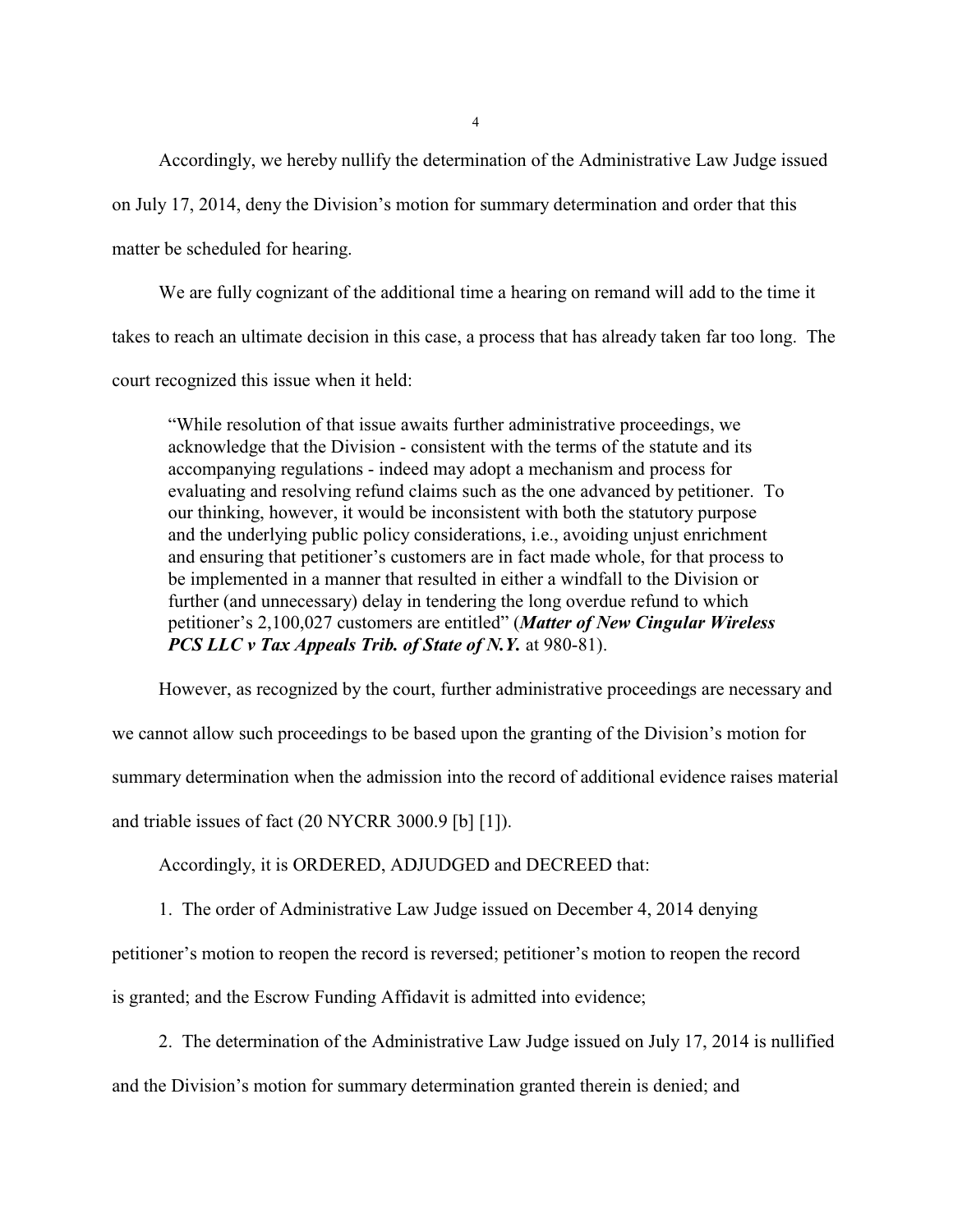3. This matter is remanded to the Supervising Administrative Law Judge for assignment to an Administrative Law Judge<sup>2</sup> and should be scheduled for hearing as soon as practicable.

.

<sup>&</sup>lt;sup>2</sup> The author of the determination and order, Administrative Law Judge Joseph W. Pinto, Jr., subsequently retired from service with the Division of Tax Appeals.